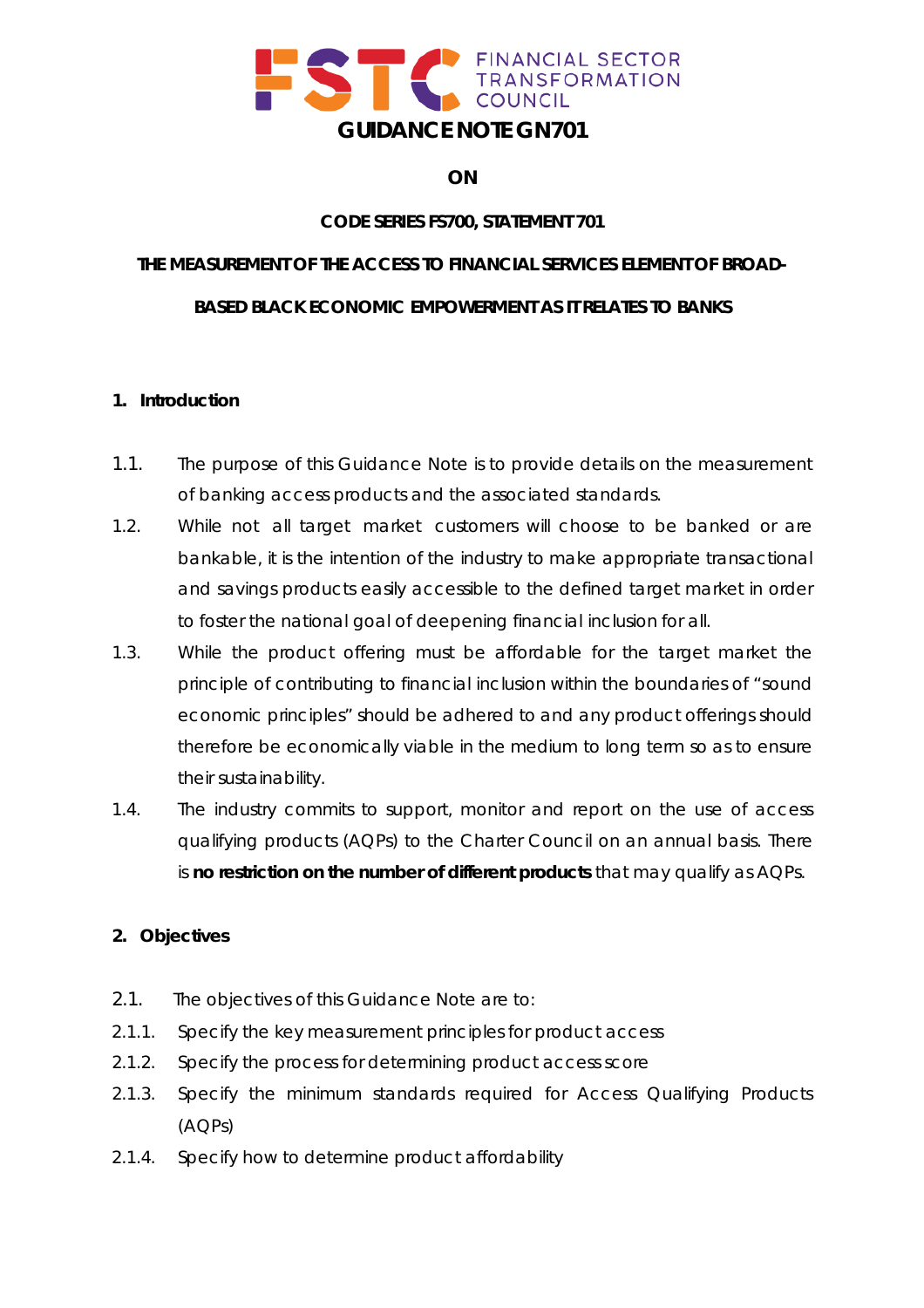#### **3. Definitions**

| 3.1 | <b>Active Savings Product</b>       | product that has either had at least<br>one customer-initiated transaction in<br>the preceding 180 days from the<br>measurement date, or has a credit<br>balance of greater than R50.                                                                                                                                                               |
|-----|-------------------------------------|-----------------------------------------------------------------------------------------------------------------------------------------------------------------------------------------------------------------------------------------------------------------------------------------------------------------------------------------------------|
| 3.2 | <b>Active Transactional Product</b> | product that has had at least one<br>customer-initiated transaction in<br>the<br>preceding 180 days<br>from<br>the<br>measurement date.                                                                                                                                                                                                             |
| 3.3 | <b>Average Net Cost</b>             | total net cost to customers (for each<br>transactional and savings products)/<br>total number of accounts (for each<br>transactional and savings products)                                                                                                                                                                                          |
| 3.4 | <b>Derived Income</b>               | Derived income is the primary criteria<br>determine<br>whether<br>used to<br>the<br>account activity may count towards<br>the Access Qualifying Product (AQP).<br>As the income received in the target<br>market (less than R5,000 per month)<br>can fluctuate on a monthly basis,<br>averaged over the period as defined<br>for "active accounts". |
| 3.5 | Income                              | Income is defined in terms of the of the<br>National Credit Act, 34 of 2005 as<br>follows:" income means the combined<br>gross income of the Applicant/s, which<br>may include the income of any major<br>person who shares their financial<br>means/obligations<br>with<br>the<br>Applicant/s.                                                     |
| 3.6 | <b>Gross Income</b>                 | Gross income includes income or any<br>right to receive income, but excludes<br>monies received that the person<br>receives, has a right to receive or holds<br>in trust for another person."                                                                                                                                                       |
| 3.7 | <b>Measurement Date</b>             | the last day of the calendar month at<br>the end of the measurement period.                                                                                                                                                                                                                                                                         |
| 3.8 | <b>Sales Point</b>                  | points at which customers can replace<br>deposit cash<br>into<br>card,<br>their<br>a<br>accounts, or acquire a transaction<br>account, a funeral policy, a savings<br>account or a loan and be able to get                                                                                                                                          |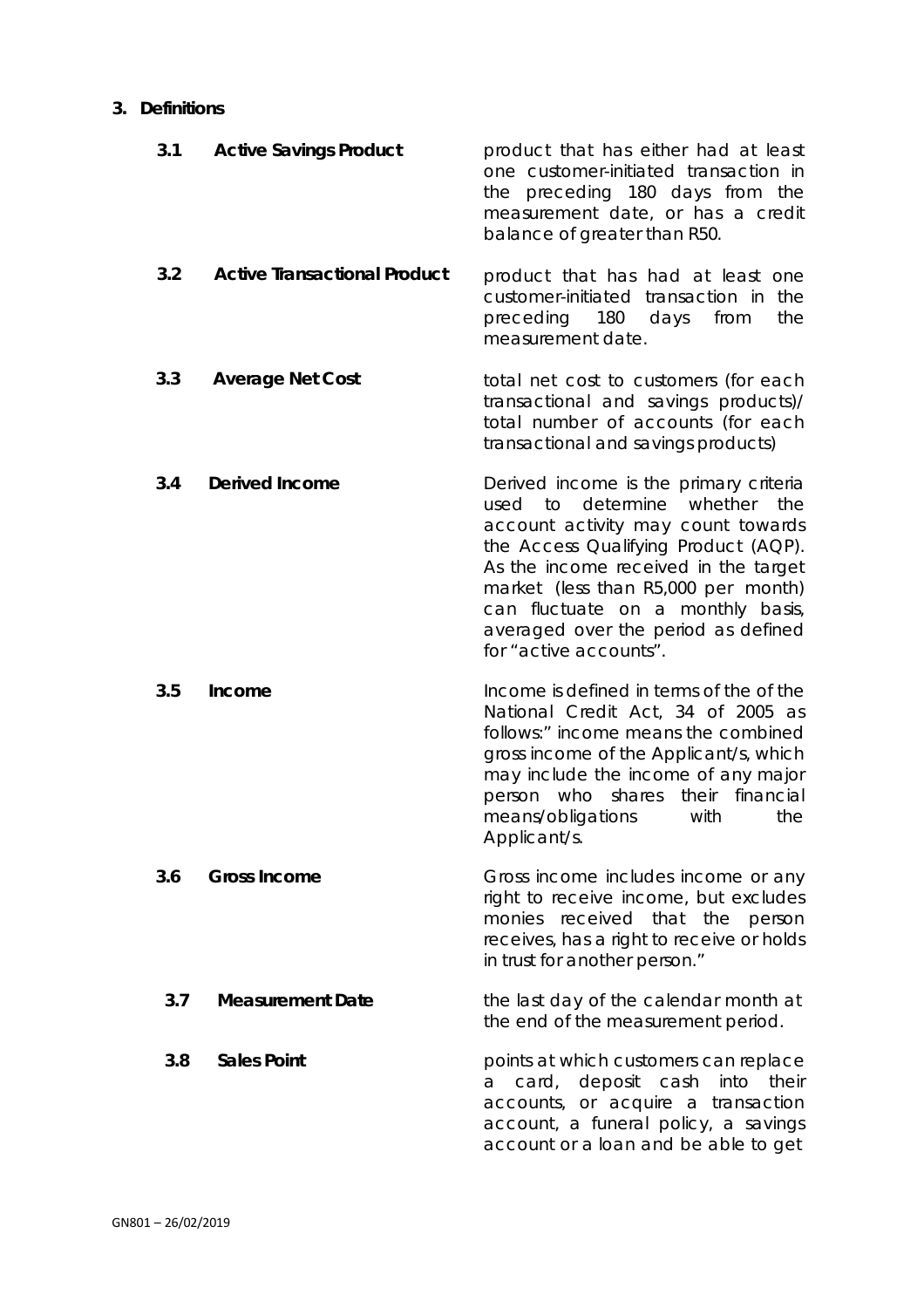|      |                           | at least one other service as listed<br>under Service Point and another<br>Transaction Point.                                                                                           |
|------|---------------------------|-----------------------------------------------------------------------------------------------------------------------------------------------------------------------------------------|
| 3.9  | <b>Service Points</b>     | points where a customer can resist a<br>PIN, do money transfers, get a<br>statement, or initiate account queries<br>and at least one of the services listed<br>under Transaction Point. |
| 3.10 | <b>Transaction Points</b> | oints at which customers can take cash<br>r make a purchase from their accounts.                                                                                                        |
| 3.11 | Total net cost            | sum of all fees and charges (including<br>penalty charges and channel<br>charges), less the sum of credit interest<br>received.                                                         |

# **4. Target Market**

4.1. Individuals who fall with the LSM 1 – 5 category (individuals who earn less than R5 000 per month). The derived income will be adjusted annually by the Charter Council.

# **5. Product Access**

# 5.1. **Exemption from Product Access Requirements**

5.1.1. Any bank whose current customer base includes individuals who fall in the LSM 1-5 category is not eligible for exemption from this section of the FS Code. Exemption from the product access requirements must be provided by the verification agency in accordance with the FS Code.

# 5.2. **Principles relating to Product Access**

5.2.1. The key principles relating to Product access are as follows:

#### **5.2.1.1 Mzansi** *Accounts*

- 5.2.1.1.1 It is agreed that the existing Mzansi products meets all of the requirements of a charter qualifying product
- 5.2.1.1.2 Banks that currently offer the Mzansi account will be able to continue making this offering available in add it on to any other Access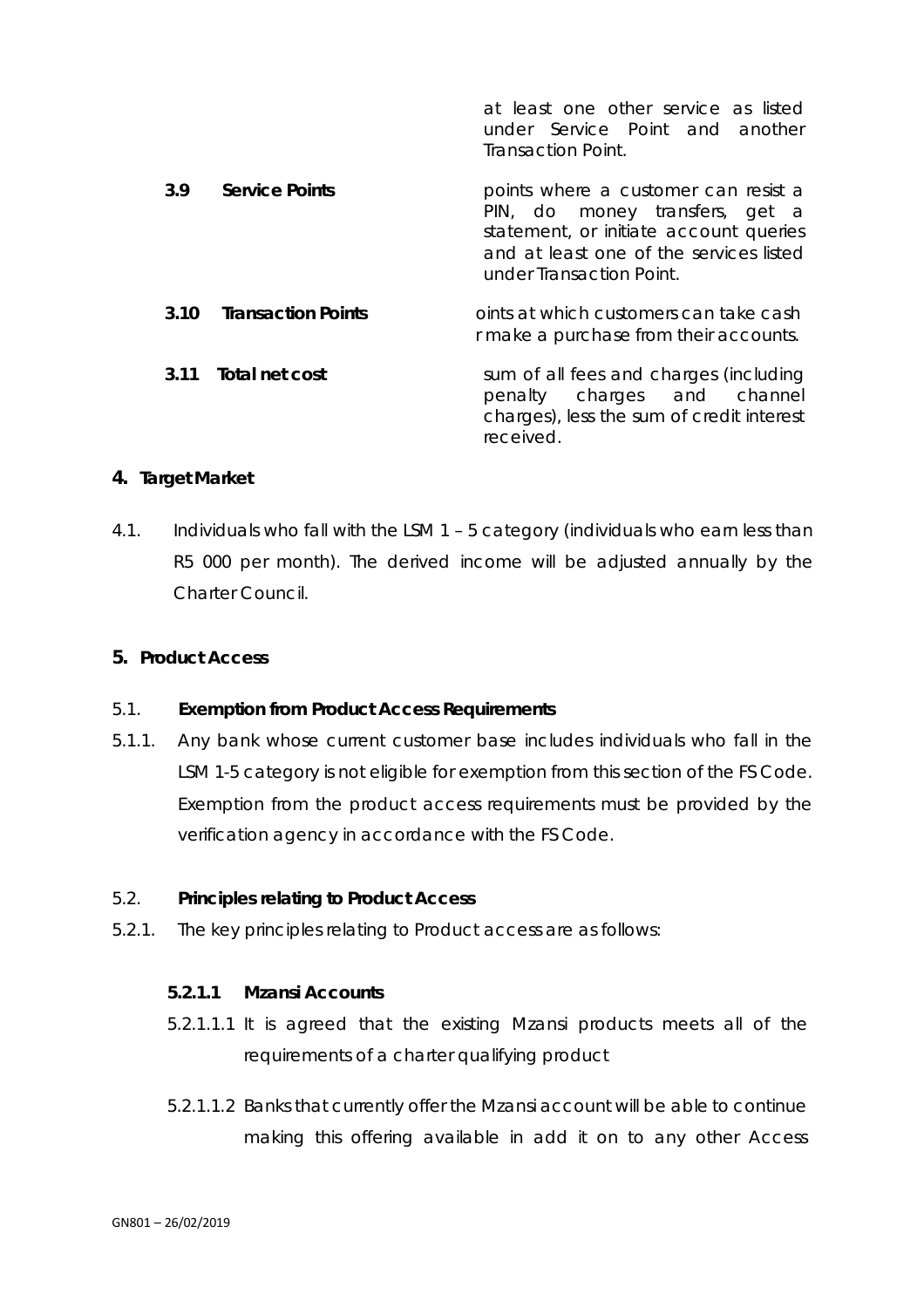Qualifying Products (AQPs) that they offer, so that the market will be able to choose between a number of products rather than just have one product available to them;

## **5.2.1.2 Other Access Qualifying Products**

5.2.1.2.1 Mzansi is acknowledged as a product that paved the way for the penetration of the LSM 1-5 market. However, the industry contends that the needs of this market would not be fully served by a one-sizefits-all product. There is merit in developing innovative products that would allow for the use of current technology whilst meeting the needs of the target market and enabling banks to do so competitively. This led to the debate and introduction of Access Qualifying Products.

## **5.3 Qualifying Products - Intent and Principles**

- 5.3.1 Savings vs. Transactional Products
	- 5.3.1.1 Each Bank will have a single target for Access Qualifying Products (AQP), which may include any combination of:
		- Transactional Products
		- Savings Products
		- Hybrid Products (which are both Transactional and Savings Products)
	- 5.3.1.2 In other words, each bank can decide whether to focus on one or two or all three types of AQP to meet their Product Access Targets, based on their individual strategy and product design.
- 5.3.2 Access Qualifying Product Principles
	- 5.3.2.1 The intention is that all qualifying products must comply with the standards listed in the guidance notes. The details of how to determine each bank's Product Access Score is defined below.

#### **6. Scoring Methodology**

#### **6.1 Process for Determining Product Access Scores**

- 6.1.1 Product scores will be determined as at the measurement date.
- 6.1.2 Banks will determine their individual product access score as follows: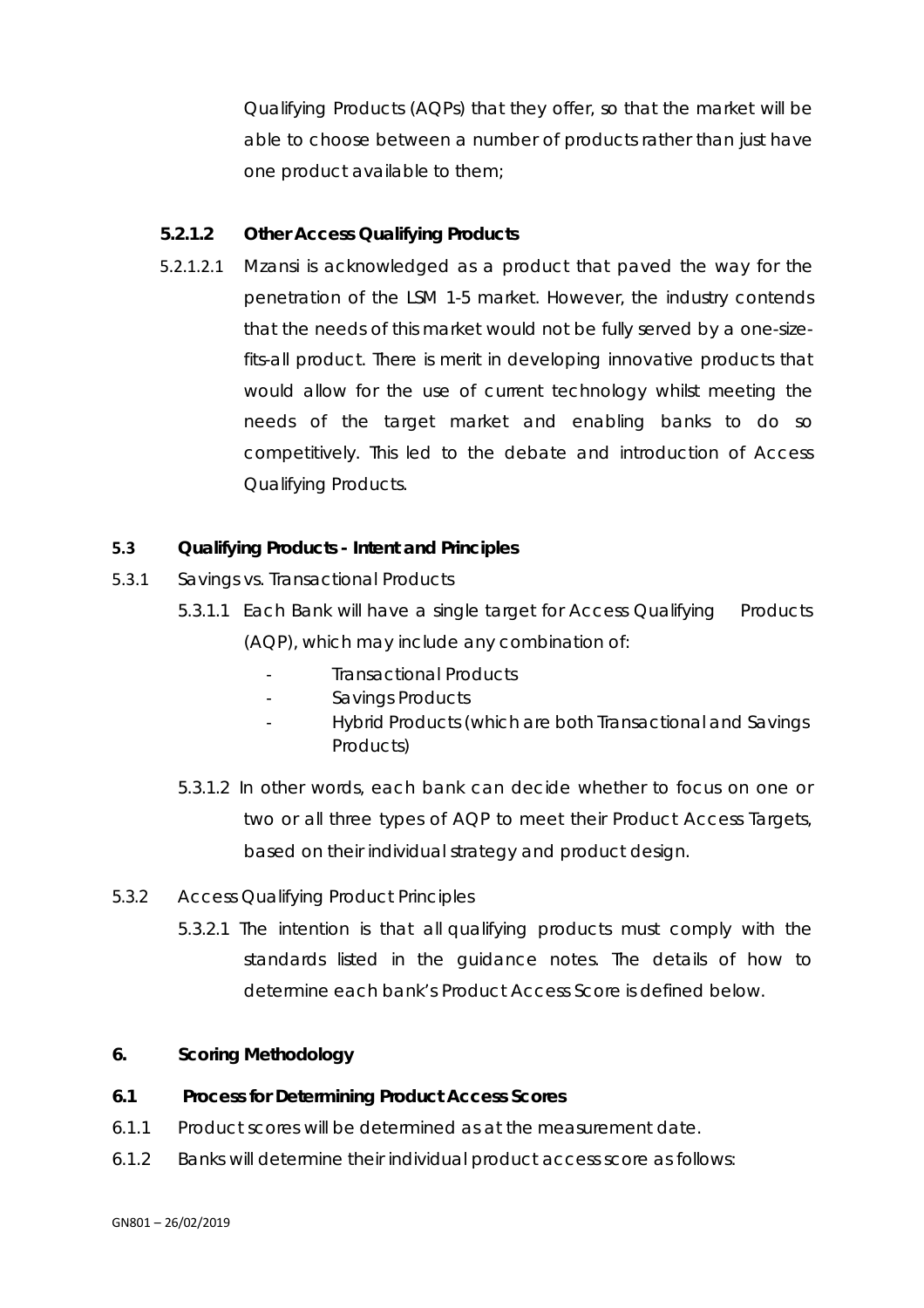- 6.1.2.1 Identify Access Qualifying Products (AQPs)
- 6.1.2.1.1 There will be separate totals for Transactional Products and Savings Products.
- 6.1.2.1.2 Hybrid Transaction and Savings products are to be included in the total for Transactional Products.
- 6.1.2.2 Having determined all AQPs, calculate the number of active AQP accounts.
- 6.1.2.3 Determine number of active AQP accounts held by target market customers for transactional products and for savings products
- 6.1.2.3.1 In order to do this a bank will have to measure the derived income for each account and the total number of accounts held by customers with a derived income of R5,000 per month and below will be counted.
- 6.1.2.4 Determine the total net costs to customers (for the transactional and for the savings products separately) for the calendar month ending on the measurement date.
- 6.1.2.5 Determine the average net costs to customers (for the transactional and for the savings products separately, identified as target market AQP's in 3.3.1.3 above)
- 6.1.2.6 Submit data to Banking association
- 6.1.2.6.1 Average total net cost to customers for each of transactional and savings AQPs.
- 6.1.2.6.2 Total number of Transactional AQPs and Total number of Savings AQPs.
- 6.1.2.7 Banking association collates all submissions and calculates the weighted industry net average cost to customers for Transactional Products and for Savings Products and circulates these two figures to all banks.
- 6.1.2.8 Each bank then uses the Affordability Factor Formula (see below) utilising the weighted industry average costs circulated by the Banking Association to determine its affordability factors for transactional products and for savings products.
- 6.1.2.9 An overall Product Access Score is then calculated by each bank using the Product Access Scoring Formula (see below) which applies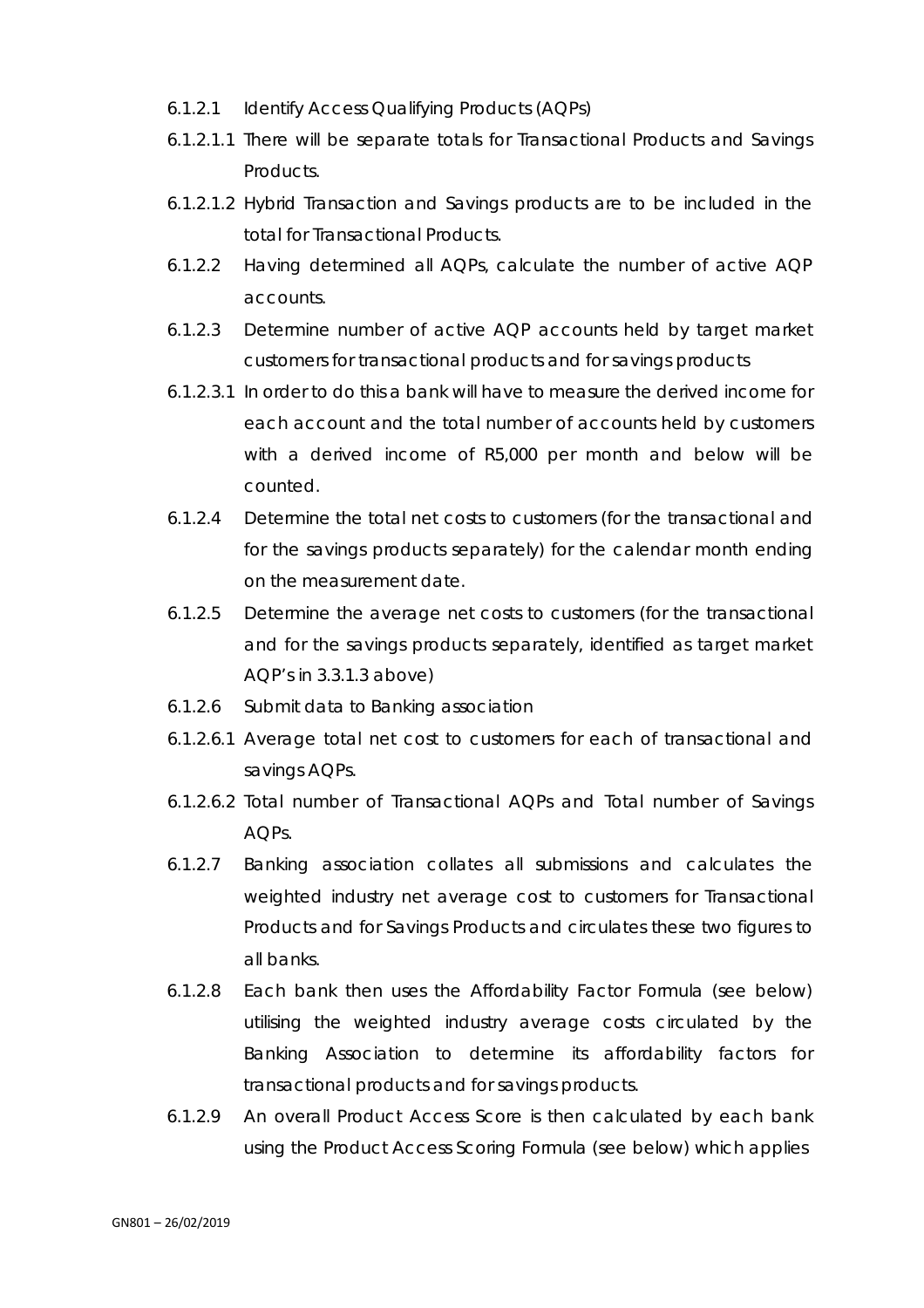the affordability factors to the total, and compares these to the agreed Product Access Target for each Bank.

#### **7 Affordability Factor Formula**

- 7.1 The Banking Association of South Africa will annually calculate and communicate to all banks two weighted Industry net average costs per account for the calendar month (for use in the affordability factor below) ending on the specific measurement date: One for transactional products and one for savings products.
- 7.2 This net average industry costs for transactional products and for savings products are to be collated and calculated by the Banking Association as set out in 6.7 above, and submissions by each bank to the Banking Association must be independently verified as per the bank's annual FSC audit.
- 7.3 The Affordability Factor:
- 7.3.1 The Affordability Factor is a measure of how affordable an individual bank's qualifying products are in relation to the weighted average cost of all such qualifying products available to the target market across the industry. Banks will accrue Product Access points according to both their number of Active AQPs as well as how affordable they are in relation to the industry average, for transactional products and for savings products.
- 7.3.2 The principle is that banks with the most affordable AQPs will earn more Product Access Points in relation to their targets than banks with less affordable AQPs in relation to their targets.
- 7.3.3 Effectively this weights a Bank's number of Active AQPs vs. Target against how affordable the banks' product(s) is(are).
- 7.3.4 This will encourage innovation and competition between the banks in order to deliver the most appealing and cost-effective qualifying products as possible and in so doing bring down the net average cost to customers over a period of time.
- 7.3.5 The Affordability Factors for each of Transactional and Savings Products will be determined as follows: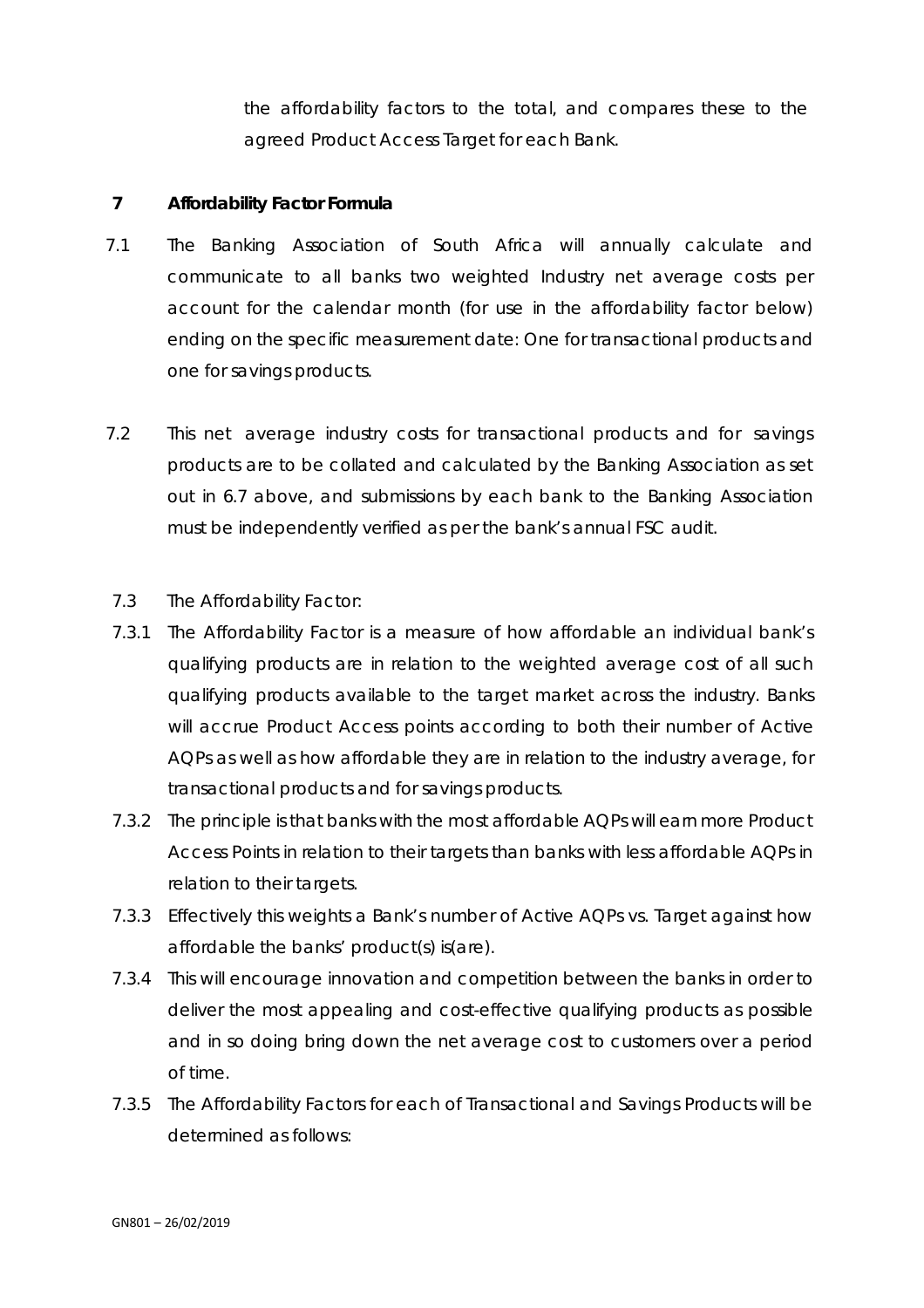| Measured Bank's Cost in Relation to<br><b>Average Industry Cost:</b>                                              | <b>Affordability Factor</b>                                                                    |  |
|-------------------------------------------------------------------------------------------------------------------|------------------------------------------------------------------------------------------------|--|
| Where measured bank's net cost is R0                                                                              | 200%                                                                                           |  |
| Where measured bank's net cost is greater<br>than R0 and less than double the Average<br><b>Industry Net Cost</b> | Affordability Factor is calculated as:<br>100% - {(Bank Cost – Average<br>cost)/Average Cost}] |  |
| Where measured bank's net cost is double<br>the Average Industry Net Cost or more                                 | $0\%$                                                                                          |  |

# **Illustrative Example**:

Given a weighted industry average cost of R20, the table below shows the calculated affordability factor for a range of bank cost examples:

| <b>Example of Measured</b><br><b>Bank's Cost</b> | Affordability<br>Factor | <b>Explanation / Formula</b>        |  |
|--------------------------------------------------|-------------------------|-------------------------------------|--|
|                                                  |                         |                                     |  |
| R0.00                                            | 200%                    | Cost is zero                        |  |
|                                                  |                         |                                     |  |
| R2.50                                            | 187.5%                  | $[1 - (2.5 - 20)/20] \times 100\%$  |  |
|                                                  |                         |                                     |  |
| R5.00                                            | 175%                    | $[1 - (5-20)/20] \times 100\%$      |  |
|                                                  |                         |                                     |  |
| R10.00                                           | 150%                    | $[1 - (10-20)/20] \times 100\%$     |  |
|                                                  |                         |                                     |  |
| R12.50                                           | 137.5%                  | $[1 - (12.5 - 20)/20] \times 100\%$ |  |
|                                                  |                         |                                     |  |
| R15.00                                           | 125%                    | $[1 - (15-20)/20] \times 100\%$     |  |
|                                                  |                         |                                     |  |
| R17.50                                           | 112.5%                  | $[1 - (17.5 - 20)/20] \times 100\%$ |  |
|                                                  |                         |                                     |  |
| R20.00                                           | 100%                    | $[1 - (20-20)/20] \times 100\%$     |  |
|                                                  |                         |                                     |  |
| R22.50                                           | 87.5%                   | $[1 - (22.5 - 20)/20] \times 100\%$ |  |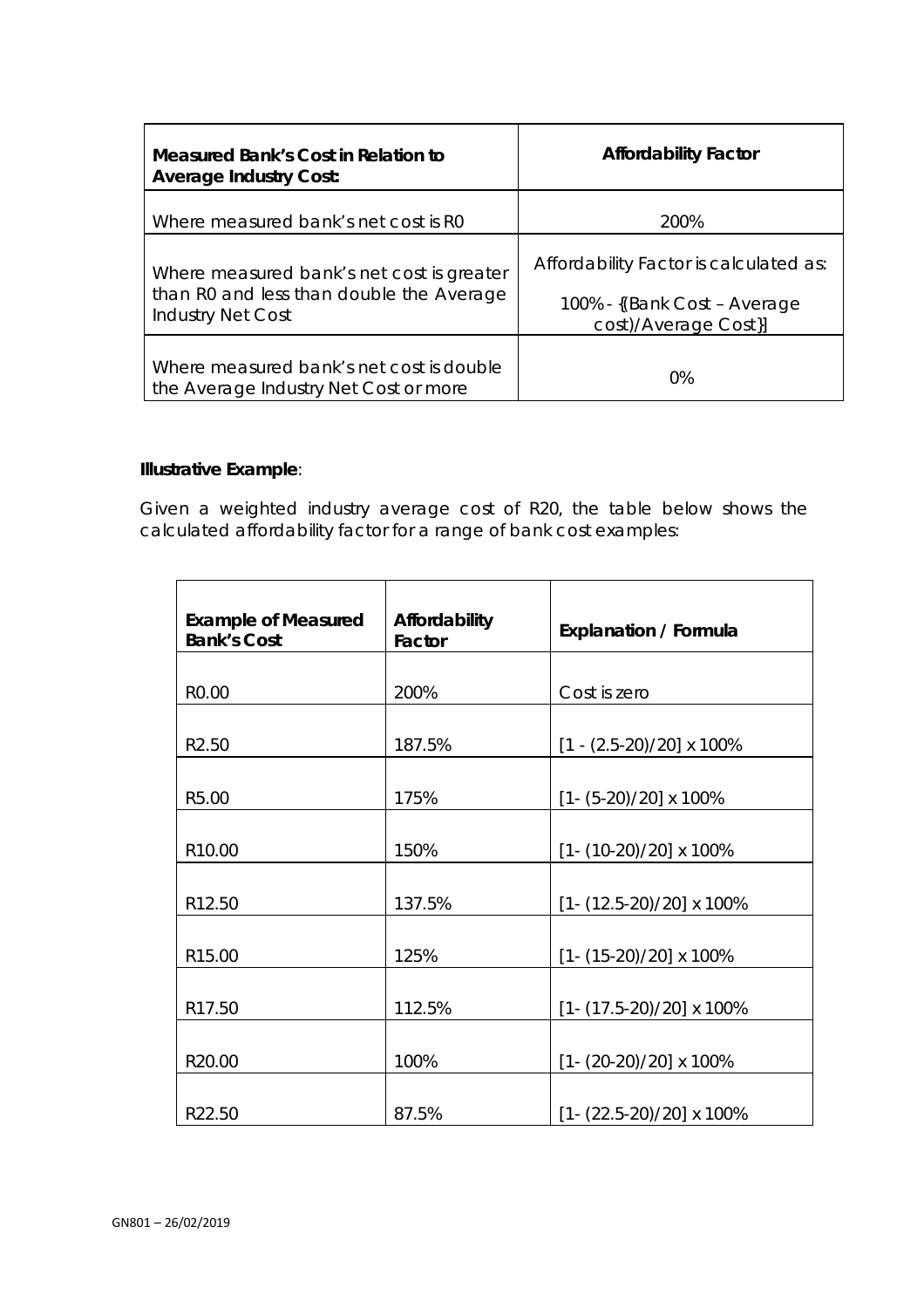| R <sub>25.00</sub> | 75%   | $[1 - (25-20)/20] \times 100\%$        |
|--------------------|-------|----------------------------------------|
|                    |       |                                        |
| R27.50             | 62.5% | $[1-(27.5-20)/20] \times 100\%$        |
|                    |       |                                        |
| R30.00             | 50%   | $[1 - (30-20)/20] \times 100\%$        |
|                    |       |                                        |
| R35.00             | 25%   | $[1 - (35-20)/20] \times 100\%$        |
|                    |       |                                        |
| R40.00             | 0%    | Double the Industry Average<br>or More |

## **8 Product Access Scoring Formula:**

8.1 The affordability factor will be utilised to determine a Bank's overall Product Access Score by applying the following formula:

$$
A = 3 \times \{(BxC) + (DxE)\}/F
$$

where:

- *3*  is the maximum Product Access Points available;
- *A*  is the product access score achieved by the measured bank;
- *B*  is the number of active qualifying transactional accounts for that bank;

*C* - is the Transactional Account affordability factor based on the affordability index;

*D* - is the number of active qualifying savings accounts for that bank;

*E* - is the Savings Account affordability factor based on the affordability index;

*F* - is the total target number of qualifying accounts (both transactional and savings) for that bank (still to be negotiated).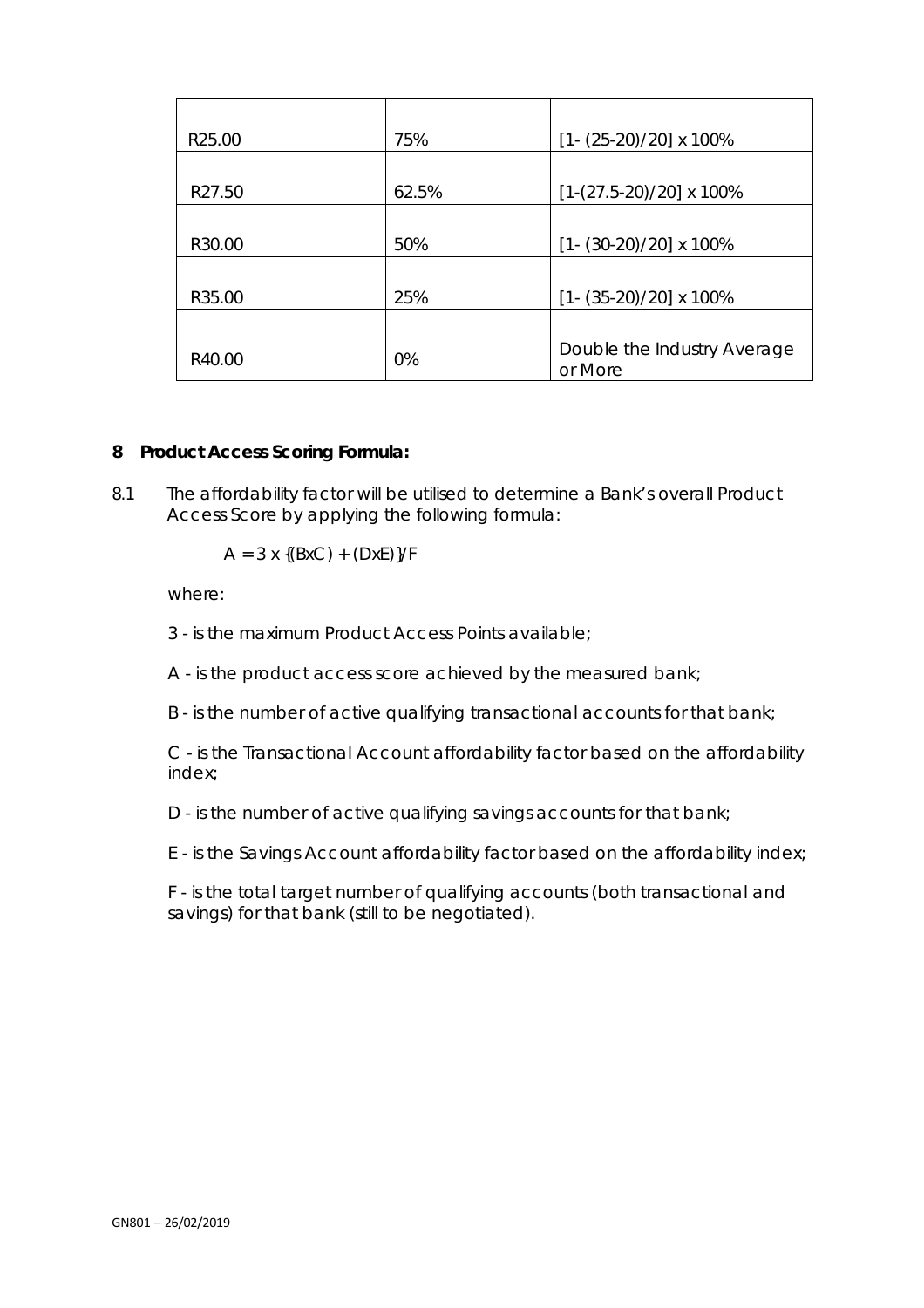# **9 Targets**

# 9.1 The targets that apply for the 2019 – 2023 period are as follows:

|                    | <b>Current Scorecard</b> |                                    |          |                    | <b>New Targets</b>   |                                    |                 |
|--------------------|--------------------------|------------------------------------|----------|--------------------|----------------------|------------------------------------|-----------------|
| <b>Indicator</b>   | <b>Weighting</b>         | <b>Compliance</b><br><b>Target</b> | Range    | <b>Indicator</b>   | <b>Weighting</b>     | <b>Compliance</b><br><b>Target</b> | Range           |
|                    |                          |                                    |          |                    |                      |                                    |                 |
| Geographic         | 6.0                      |                                    |          | Geographic         | 6.0                  |                                    |                 |
| <b>Access</b>      |                          |                                    |          | <b>Access</b>      |                      |                                    |                 |
| <b>Transaction</b> | 1.0                      | 85%                                | 5km      | <b>Transaction</b> | 1.0                  | 85%                                | 5km             |
| Point              |                          |                                    |          | Point              |                      |                                    |                 |
| Service            | 1.0                      | 70%                                | 10km     | Sales &            | 2.0                  | 75%                                | 15km            |
| Point              |                          |                                    |          | <b>Service</b>     |                      |                                    |                 |
|                    |                          |                                    |          | Point              |                      |                                    |                 |
| <b>Sales Point</b> | 2.0                      | 60%                                | 15km     |                    | This has been merged |                                    |                 |
| Electronic         | 2.0                      | 19% for the                        | National | <b>Electronic</b>  | 3.0                  | 35% for the                        | <b>National</b> |
| <b>Access</b>      |                          | industry                           |          | <b>Access</b>      |                      | industry                           |                 |
|                    |                          |                                    |          |                    |                      |                                    |                 |
|                    |                          |                                    |          |                    |                      |                                    |                 |
| Banking            | 3.0                      | 1 point of                         | National | Banking            | 3.0                  | 1 point of                         | National        |
| Densifi-           |                          | presence                           |          | Densifi-           |                      | presence for                       |                 |
| cation             |                          | for every                          |          | cation             |                      | every 1500                         |                 |
|                    |                          | 1500 adults                        |          |                    |                      | adults                             |                 |
| Product            | 3.0                      | 12 370 82                          | National | Product            | 3.0                  | 17 849 307                         | <b>Includes</b> |
| related            |                          | Active                             |          | related            |                      | Active                             | store of        |
| access             |                          | accounts                           |          | access             |                      | accounts                           | value           |
|                    |                          | excl. SASSA                        |          |                    |                      | excl. SASSA                        | accounts        |
| <b>TOTAL</b>       | 12.0                     |                                    |          | <b>TOTAL</b>       | 12.0                 |                                    |                 |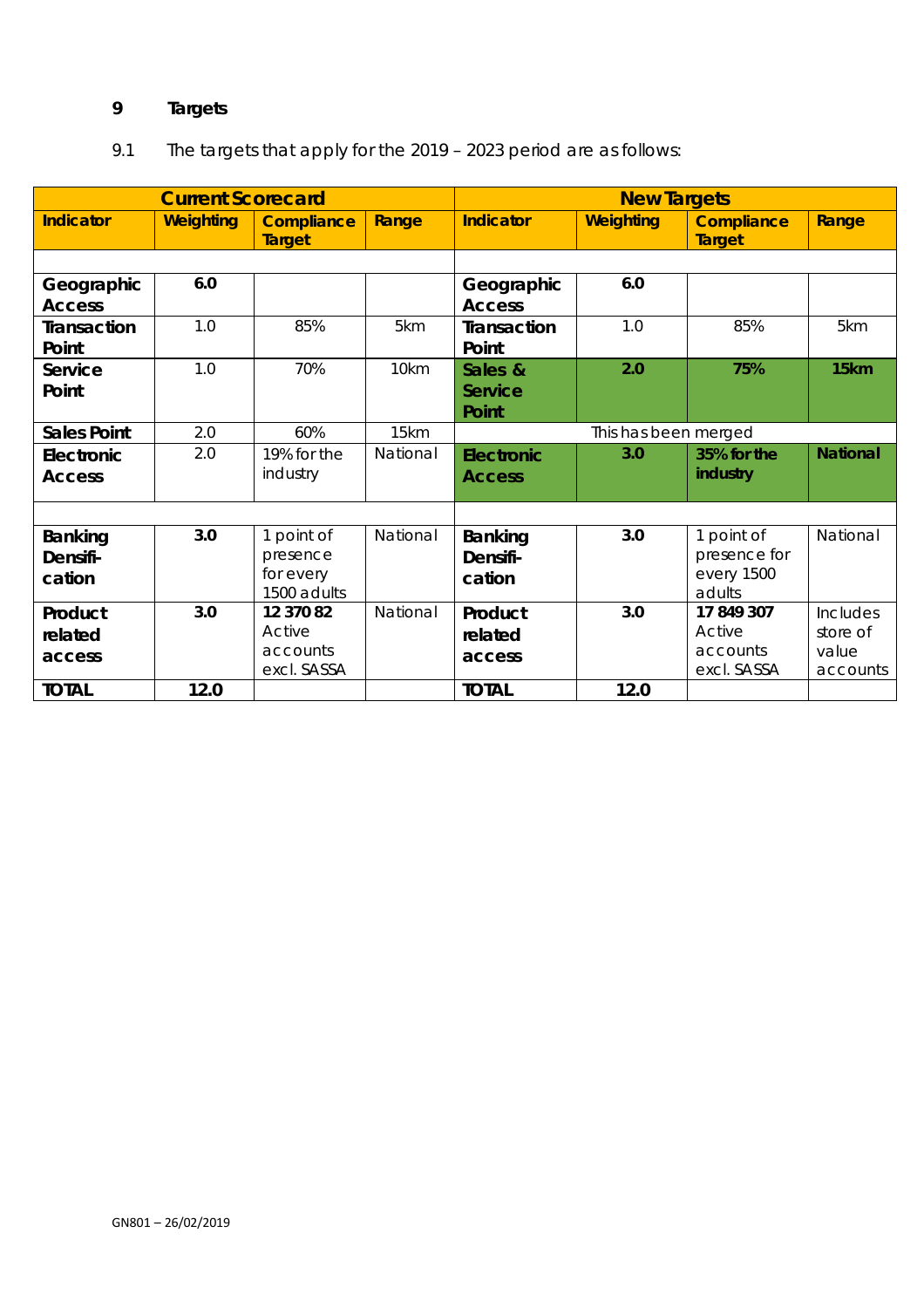| Section                                                                                                                                                                                                                                        | <b>Generic Standard</b>                                                                                                                                                                                                                                                                                                                                          | <b>Transactional Products</b> | <b>Savings Products</b> |
|------------------------------------------------------------------------------------------------------------------------------------------------------------------------------------------------------------------------------------------------|------------------------------------------------------------------------------------------------------------------------------------------------------------------------------------------------------------------------------------------------------------------------------------------------------------------------------------------------------------------|-------------------------------|-------------------------|
| Transaction point - within a radius of 5 km<br>Sales and Service point - within a radius of 15 km<br>a) Physical Access<br>Qualifying Areas are municipal suburbs or sub-areas in<br>which more than 85% of households fall within LSM 1 to 5. |                                                                                                                                                                                                                                                                                                                                                                  | Generic                       | Generic                 |
| b) Non-discrimination                                                                                                                                                                                                                          | Be open to all individual customers irrespective of<br>1)<br>income.                                                                                                                                                                                                                                                                                             | Generic                       | Generic                 |
|                                                                                                                                                                                                                                                | It must be open to all individuals, regardless of<br>2)<br>income.<br>There must be no minimum or maximum income<br>criteria but only accounts of Individuals who earn less<br>than R5 000 per month may qualify as AQPs.                                                                                                                                        | Generic                       | Generic                 |
| c) Appropriateness                                                                                                                                                                                                                             | 1) Products may qualify for Exemption 17 of the FIC Act.                                                                                                                                                                                                                                                                                                         | Generic                       | <b>Generic</b>          |
|                                                                                                                                                                                                                                                | 2) Promote ease of account opening and minimum<br>documentation requirements by qualifying<br>for<br>Exemption 17 (E17) to the Financial Intelligence Centre<br>Act which dispenses with the requirement to obtain<br>and verify the residential address of clients, but<br>maintains the requirement that the client is a South<br>African resident or citizen. | Generic                       | Generic                 |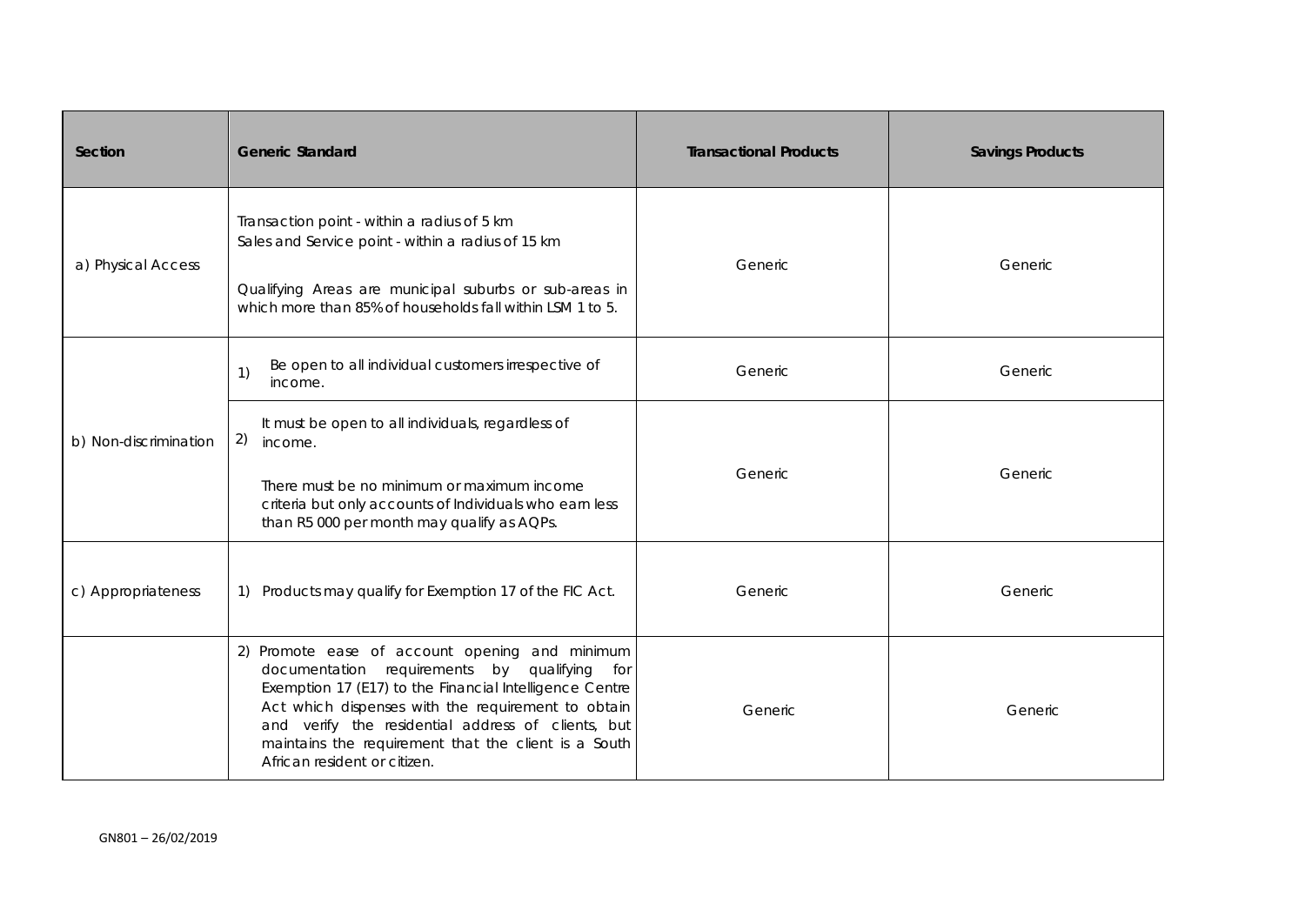| 3) In order to qualify with E17, a product:<br>(a) must enable the client to transfer or make payments<br>not exceeding R5 000 per day or R25 000 in a monthly<br>cycle;<br>(b) The balance held on the account may never exceed<br>R25 000 at any one time;<br>(c) No transfers from the account may be made to<br>recipients outside of South Africa;<br>(d) May only be made available to South African residents<br>and citizens.<br>(e) Where a product which allows for E17 account<br>openings also allows for the opening of accounts with<br>proof of residence ("full FICA"), then both accounts<br>opened under E17 and under full FICA will qualify as<br>AQPs. | Generic                                            | Generic                                                                                                                                                                                                                                                                                  |
|-----------------------------------------------------------------------------------------------------------------------------------------------------------------------------------------------------------------------------------------------------------------------------------------------------------------------------------------------------------------------------------------------------------------------------------------------------------------------------------------------------------------------------------------------------------------------------------------------------------------------------------------------------------------------------|----------------------------------------------------|------------------------------------------------------------------------------------------------------------------------------------------------------------------------------------------------------------------------------------------------------------------------------------------|
|                                                                                                                                                                                                                                                                                                                                                                                                                                                                                                                                                                                                                                                                             |                                                    | Enable savings growth by allowing<br>repetitive small value deposits to be<br>accumulated, without being eroded<br>by deposit and monthly fees, after<br>taking into account credit interest.                                                                                            |
| N/A<br>4)                                                                                                                                                                                                                                                                                                                                                                                                                                                                                                                                                                                                                                                                   | N/A                                                | In other words, for an institution's<br>product to qualify as a savings<br>product, the total credit interest paid<br>on savings balances, less total monthly<br>account fee and total deposit fees<br>charged should be greater than or<br>equal to zero for the product as a<br>whole. |
| N/A<br>5)                                                                                                                                                                                                                                                                                                                                                                                                                                                                                                                                                                                                                                                                   | Be interoperable across institutions'<br>platforms | N/A                                                                                                                                                                                                                                                                                      |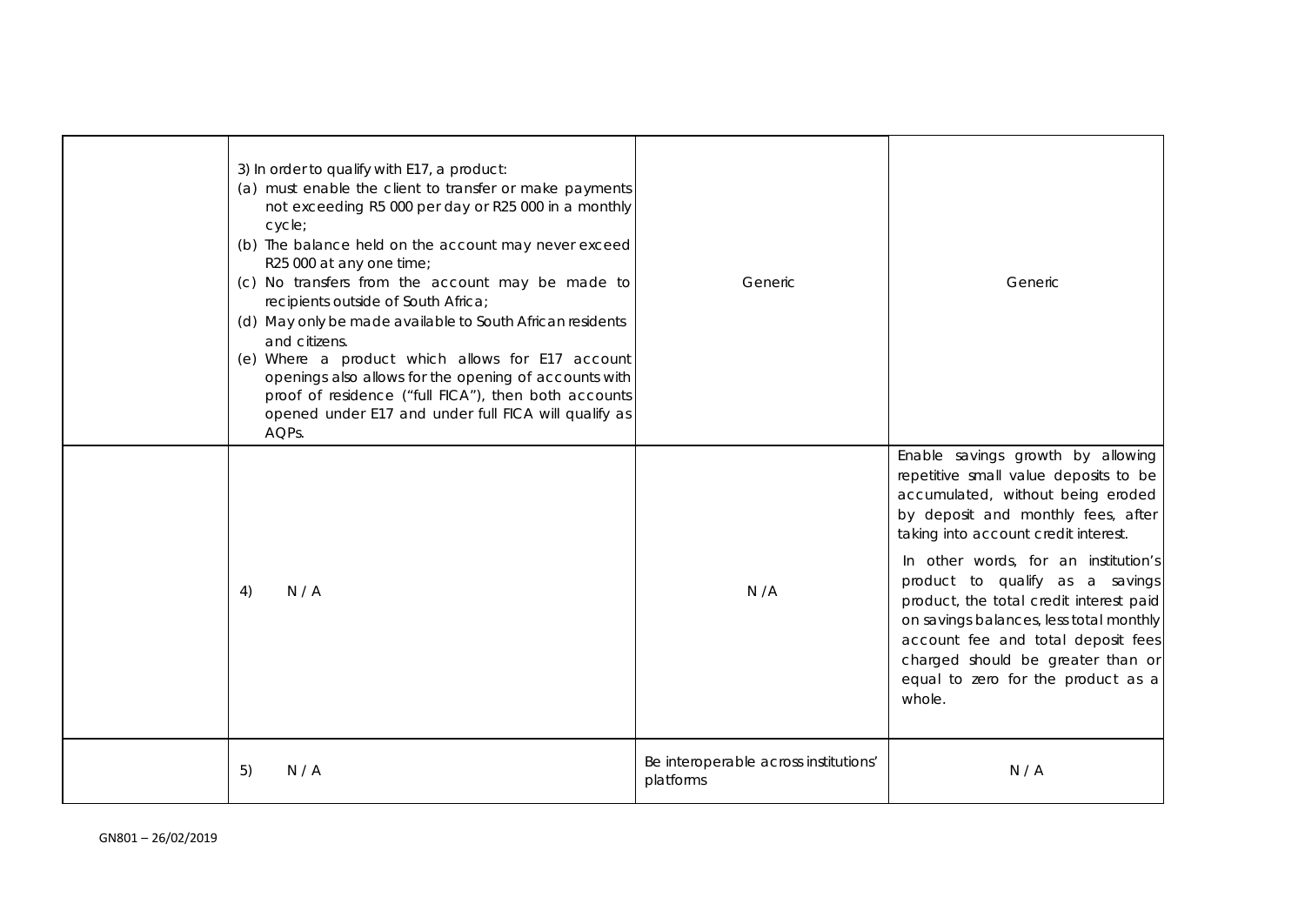| N/A<br>6) | Offer similar functionality to other<br>individual transactional products.                                                                                                                                                                                                                                                                                       | N/A |
|-----------|------------------------------------------------------------------------------------------------------------------------------------------------------------------------------------------------------------------------------------------------------------------------------------------------------------------------------------------------------------------|-----|
|           | contain<br>Not<br>any systematic<br>transaction limitations other than<br>those commonly found in other<br>transactional<br>products<br>for<br>individuals at that institution:                                                                                                                                                                                  |     |
| 7)<br>N/A | (a) The Transactional AQP should<br>not apply restrictions on the<br>number of transactions per<br>month<br>systematically<br>permitted on the product<br>(other<br>than<br>restrictions<br>commonly applied by that<br>institution to other non-AQP<br>transmission<br>account<br>products<br>aimed<br>at<br>individuals) unless required<br>under E17 of FICA. | N/A |
|           | However, banks may use<br>(b)<br>pricing<br>strategies<br>to<br>appropriate<br>encourage<br>channel and product usage.<br>(Note: All fees relating to the<br>Transactional AQP will in any<br>event be considered in the<br>calculation of the affordability<br>factor, and thus will affect<br>banks' overall Product Access<br>Scores)                         |     |